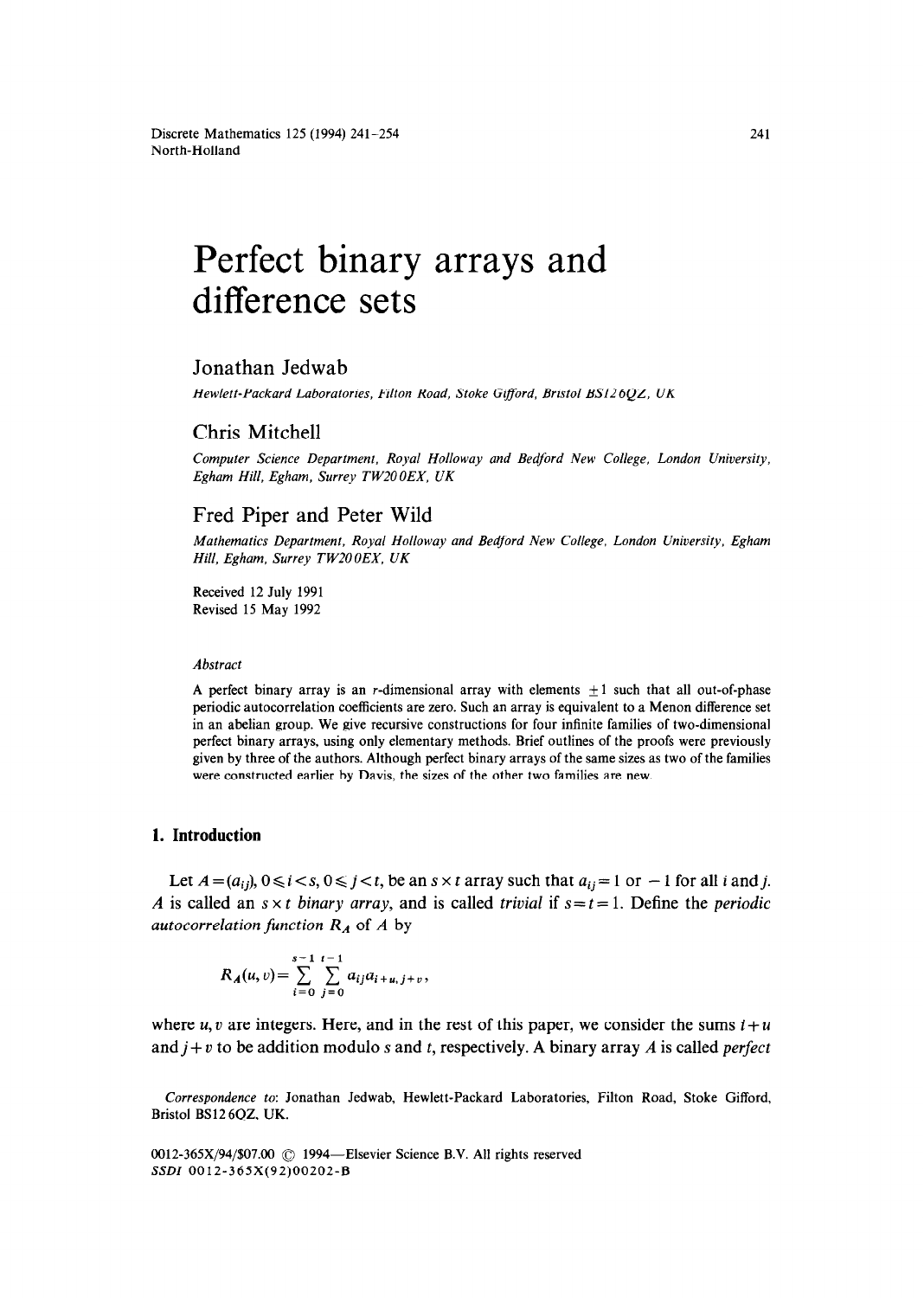if  $R_A(u, v) = 0$  for all  $(u, v) \neq (0, 0)$ . We write PBA(s, t) to denote an s x t perfect binary array.

If A is a nontrivial PBA(s, t) then  $st = 4N^2$  for some integer N and A is equivalent to a  $(4N^2, 2N^2-N, N^2-N)$ -difference set in  $\mathbb{Z}_s \times \mathbb{Z}_r$  [2,9, 18]. We call a difference set with these parameters a *Menon diference set,* after Menon [22]. We refer the reader to Calabro and Wolf's paper [6] introducing perfect binary arrays, to Turyn's papers on the one-dimensional case [23,24], and to subsequent work on perfect binary arrays, including the construction of a PBA $(s, t)$  for small values of *st*: [1, 4, 5, 7–9, 16, 20, *25,261.* For a general background on difference sets, see [3] or [15].

Davis  $\lceil 10, 11 \rceil$  gave a character-theoretic construction, later much simplified by Dillon [12], for a PBA(2<sup>y</sup>, 2<sup>y</sup>) and a PBA(2<sup>y+1</sup>, 2<sup>y-1</sup>) ( $y \ge 1$ ). In this paper we give elementary constructions for perfect binary arrays of these sizes, and also construct a PBA( $2^y \cdot 3$ ,  $2^y \cdot 3$ ) and a PBA( $2^{y+1} \cdot 3$ ,  $2^{y-1} \cdot 3$ ) ( $y \ge 1$ ). The methods were briefly outlined by Jedwab and Mitchell [16] and Wild [26] (independently of Davis).

The basic idea is to construct a PBA(2s, *2t)* from a PBA(s, t). The *4st* entries of the PBA(2s, 2t) are made up of the *st* entries of the PBA(s, t), appearing twice, and the entries of another  $s \times t$  binary array, which we call *rowwise quasiperfect* (or  $ROPBA(s, t)$ , which appear a second time with opposite sign. A similar construction is used to construct a RQPBA(2s, 2t) from a RQPBA(s, t) and another sort of  $s \times t$ binary array, called *doubly quasiperfect* (or DQPBA(s, t)).

We prove, under certain conditions on  $s$  and  $t$ , an equivalence between a RQPBA $(s, t)$  and a DQPBA $(s, t)$ . This means we can repeat the construction to obtain a PBA(4s, *4t),* a RQPBA(4s, *4t)* and a DQPBA(4s, *4t).* By iterating the construction, we obtain a PBA( $2^{\nu}s$ ,  $2^{\nu}t$ ) for each  $y \ge 0$ . At the same time we construct a PBA( $2^{y+2}$ s,  $2^{y}$ t). The four families mentioned above are then obtained from a  $PBA(1, 1)$  and  $DQPBA(1, 1)$ , and from a  $PBA(6, 6)$  and  $DQPBA(6, 6)$ .

We show that for the size  $2^y \times 2^y (y \ge 1)$ , the recursive construction can be used to obtain a PBA for which the corresponding difference set is fixed by the multiplier  $-1$ , and a RQPBA and DQPBA for which certain symmetry properties hold. These properties of the construction have not previously been noted.

The constructions also generate infinite families of rowwise quasiperfect and doubly quasiperfect binary arrays with  $2N^2$  elements, for integer N, as shown by Jedwab and Mitchell [17].

#### 2. **The construction**

Let  $A = (a_{ij})$  and  $B = (b_{ij})$  be  $s \times t$  binary arrays. We define the *periodic crosscorrelation function*  $R_{AB}(u, v)$  of A and B at displacement  $(u, v)$  by

$$
R_{AB}(u,v) = \sum_{i=0}^{s-1} \sum_{j=0}^{t-1} a_{ij} b_{i+u,j+v},
$$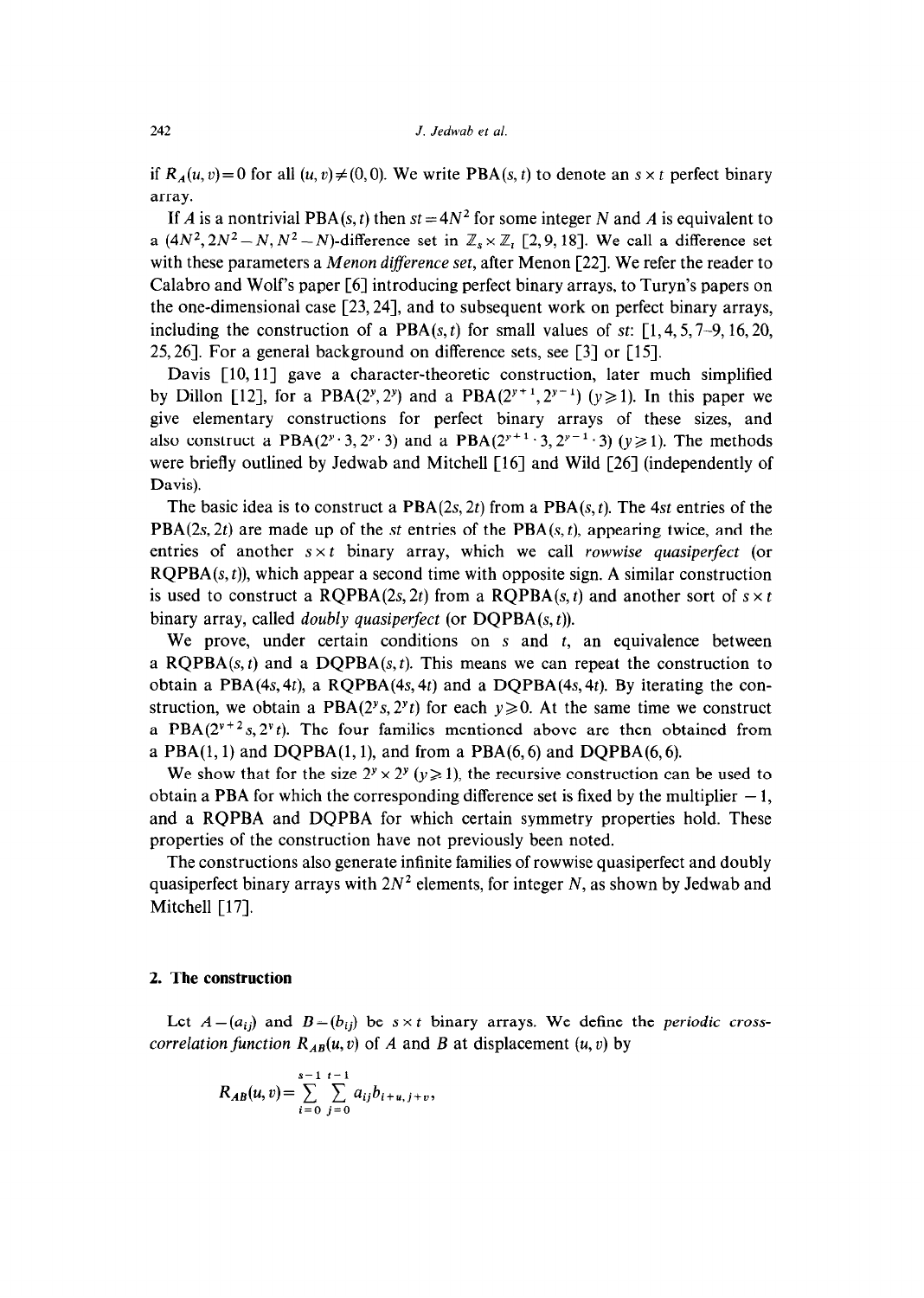where, as before, we identify the subscripts with the integers modulo  $s$  and modulo  $t$ . Note that  $R_{BA}(u, v) = R_{AB}(s - u, t - v)$ . Define an  $s \times 2t$  binary array  $C = (c_{ij}) = ic(A, B)$ by

 $c_{i, 2i} = a_{ii}$  and  $c_{i, 2i+1} = b_{ii}$  for all  $0 \le i \le s$  and  $0 \le j \le t$ .

We say C is obtained by *interleaving the columns of A and B.* Similarly, we define a  $2s \times t$  binary array  $D=(d_{ij})=if(A, B)$  obtained by *interleaving the rows of A and B*:

 $d_{2i}$ ,  $j = a_{ij}$  and  $d_{2i+1,j} = b_{ij}$  for all  $0 \le i \le s$  and  $0 \le j \le t$ .

It is straightforward to prove the following lemma.

**Lemma 2.1.** Let A and B be  $s \times t$  binary arrays. Let  $C = ic(A, B)$  and  $D = ir(A, B)$ . Then

$$
R_C(u, 2v) = R_A(u, v) + R_B(u, v),
$$
  
\n
$$
R_C(u, 2v + 1) = R_{AB}(u, v) + R_{AB}(s - u, t - v - 1),
$$
  
\n
$$
R_D(2u, v) = R_A(u, v) + R_B(u, v),
$$
  
\n
$$
R_D(2u + 1, v) = R_{AB}(u, v) + R_{AB}(s - u - 1, t - v)
$$

*for all*  $0 \le u < s$ ,  $0 \le v < t$ .

Our aim is to construct perfect binary arrays C and *D* by interleaving appropriate arrays *A* and *B.* 

**Definition 2.2.** Let *A* and *B* be  $s \times t$  binary arrays. *A* and *B* are called *complementary* if

 $R_A(u, v) + R_B(u, v) = 0$  for all  $(u, v) \neq (0, 0)$ ,

and *uncorrelated* if

 $R_{AB}(u, v) = 0$  for all u, v.

**Theorem 2.3.** Let A and B be  $s \times t$  binary arrays. Then  $C = ic(A, B)$  is a PBA(s, 2t) *(respectively*  $D=ir(A, B)$  *is a PBA(2s, t)) if and only if A and B are complementary arrays such that* 

> $R_{AB}(u, v) + R_{AB}(s-u, t-v-1) = 0$  for all u, v  $(resp. R<sub>AB</sub>(u, v) + R<sub>AB</sub>(s-u-1, t-v) = 0$  *for all u,v).*

**Proof.** This theorem follows immediately from Definition 2.2 and Lemma 2.1.  $\Box$ 

**Corollary** *2.4. Let A and B be s x t binary arrays which are complementary and uncorrelated. Then*  $ic(A, B)$  *is a*  $PBA(s, 2t)$  *and*  $ir(A, B)$  *is a*  $PBA(2s, t)$ *.*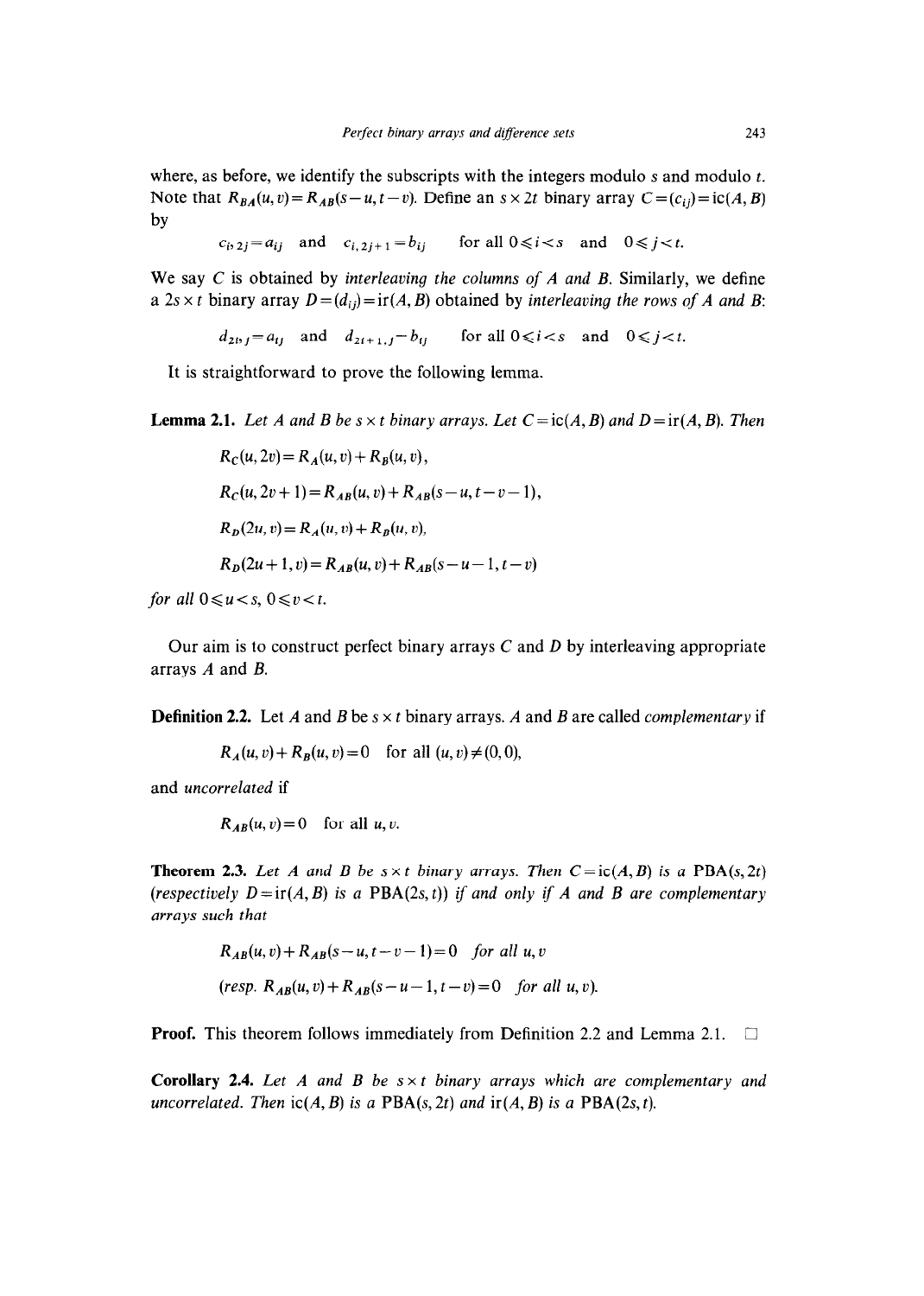Let  $A = (a_{ij})$  and  $B = (b_{ij})$  be  $s \times t$  binary arrays. Define a  $2s \times t$  binary array

$$
C = (c_{ij}) = \begin{bmatrix} A \\ B \end{bmatrix}
$$

by

$$
c_{ij} = a_{ij}
$$
 and  $c_{i+s,j} = b_{ij}$  for all  $0 \le i < s$  and  $0 \le j < t$ ,

and an  $s \times 2t$  binary array  $D = (d_{ij}) = [A \ B]$  by

$$
d_{ij} = a_{ij}
$$
 and  $d_{i,j+t} = b_{ij}$  for all  $0 \le i < s$  and  $0 \le j < t$ .

The following lemma, whose proof is straightforward, shows how to construct uncorrelated binary arrays.

**Lemma 2.5.** *Let A and B be s x t binary arrays. Then:* 

- (i)  $A' = \begin{bmatrix} A \\ A \end{bmatrix}$  and  $B' = \begin{bmatrix} B \\ -B \end{bmatrix}$  are uncorrelated,
- (ii)  $A'' = [A \ A]$  and  $B'' = [B \ -B]$  are uncorrelated.

**Definition 2.6.** Let *B* be an  $s \times t$  binary array. *B* is called *rowwise quasiperfect* if

$$
B' = \begin{bmatrix} B \\ -B \end{bmatrix}
$$
 has  $R_{B'}(u, v) = 0$  for all  $(u, v) \neq (0, 0)$  or  $(s, 0)$ .

*B* is called *columnwise quasiperfect* if

 $B'' = [B - B]$  has  $R_{B''}(u, v) = 0$  for all  $(u, v) \neq (0, 0)$  or  $(0, t)$ .

We write  $RQPBA(s, t)$  (respectively CQPBA(s, t)) for an  $s \times t$  rowwise (resp. columnwise) quasiperfect binary array.

We shall state the construction theorems involving quasiperfect binary arrays using the rowwise form (as in [16,17,26]). Corresponding constructions using the columnwise form can easily be obtained by noting that  $B$  is a  $RQPBA(s, t)$  if and only if  $B<sup>T</sup>$  is a CQPBA(t, s).

Also note that if  $A = (a_{ij})$  and  $B = (b_{ij})$  are related by  $b_{ij} = (-1)^i a_{ij}$ , then for s odd, A is a PBA(s, t) if and only if *B* is a RQPBA(s, t). The special case  $t = 1$  of this result is due to Geramita and Seberry [14].

**Lemma 2.7.** *Let A be a PBA(s, t) and B a RQPBA(s, t). Then* 

$$
A' = \begin{bmatrix} A \\ A \end{bmatrix} \quad and \quad B' = \begin{bmatrix} B \\ -B \end{bmatrix}
$$

*are complementary.*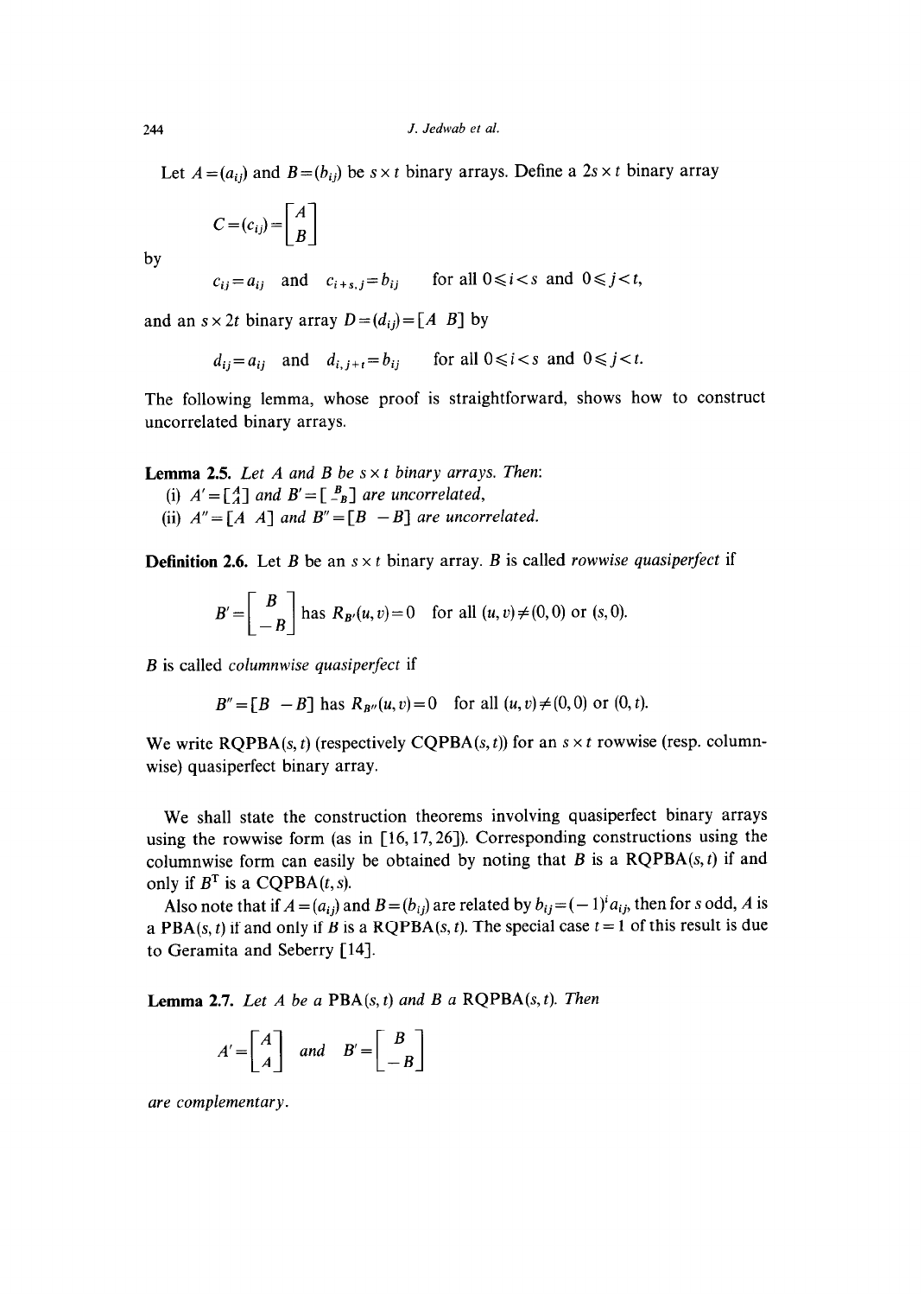**Proof.** By Definition 2.6,

$$
R_{B'}(u,v) = \begin{cases} 0 & \text{for all } (u,v) \neq (0,0), (s,0), \\ -2st & \text{for } (u,v) = (s,0) \end{cases}
$$

and it is simple to show that

$$
R_{A'}(u,v) = \begin{cases} 0 & \text{for all } (u,v) \neq (0,0), (s,0), \\ 2st & \text{for } (u,v) = (s,0). \end{cases}
$$

Hence,

$$
R_{A'}(u, v) + R_{B'}(u, v) = 0
$$
 for all  $(u, v) \neq (0, 0)$ .

**Theorem 2.8.** *If there exist a*  $PBA(s, t)$  *and*  $RQPBA(s, t)$  *then there exist a*  $PBA(2s, 2t)$ *and a* PBA(4s, t).

**Proof.** Suppose A is a  $PBA(s, t)$  and B is a  $RQPBA(s, t)$ . Then

$$
A' = \begin{bmatrix} A \\ A \end{bmatrix} \text{ and } B' = \begin{bmatrix} B \\ -B \end{bmatrix}
$$

are complementary uncorrelated  $2s \times t$  binary arrays, by Lemmas 2.5 and 2.7. Hence  $ic(A', B')$  is a PBA(2s, 2t) and  $ir(A', B')$  is a PBA(4s, t), by Corollary 2.4.  $\square$ 

# **Example 2.9.**

$$
A = \begin{bmatrix} + & + \\ + & - \end{bmatrix}
$$

is a  $PBA(2, 2)$  and a  $RQPBA(2, 2)$ . By Theorem 2.8,

$$
ic \left( \begin{bmatrix} A \\ A \end{bmatrix} \begin{bmatrix} A \\ -A \end{bmatrix} \right) = \begin{bmatrix} + & + & + & + \\ + & + & - & - \\ + & - & + & - \\ + & - & - & + \end{bmatrix}
$$

is a  $PBA(4,4)$ , and

$$
\operatorname{ir}\left(\begin{bmatrix} A \\ A \end{bmatrix}\begin{bmatrix} A \\ -A \end{bmatrix}\right) = \begin{bmatrix} + & + & + & + & - & + & - \\ + & + & - & - & + & - & - \\ + & + & - & - & + & - & - \end{bmatrix}^T
$$

is a PBA(8,2).

# 3. **Quasiperfect binary arrays**

Our aim now is to give a construction for rowwise quasiperfect binary arrays similar to Theorem 2.8.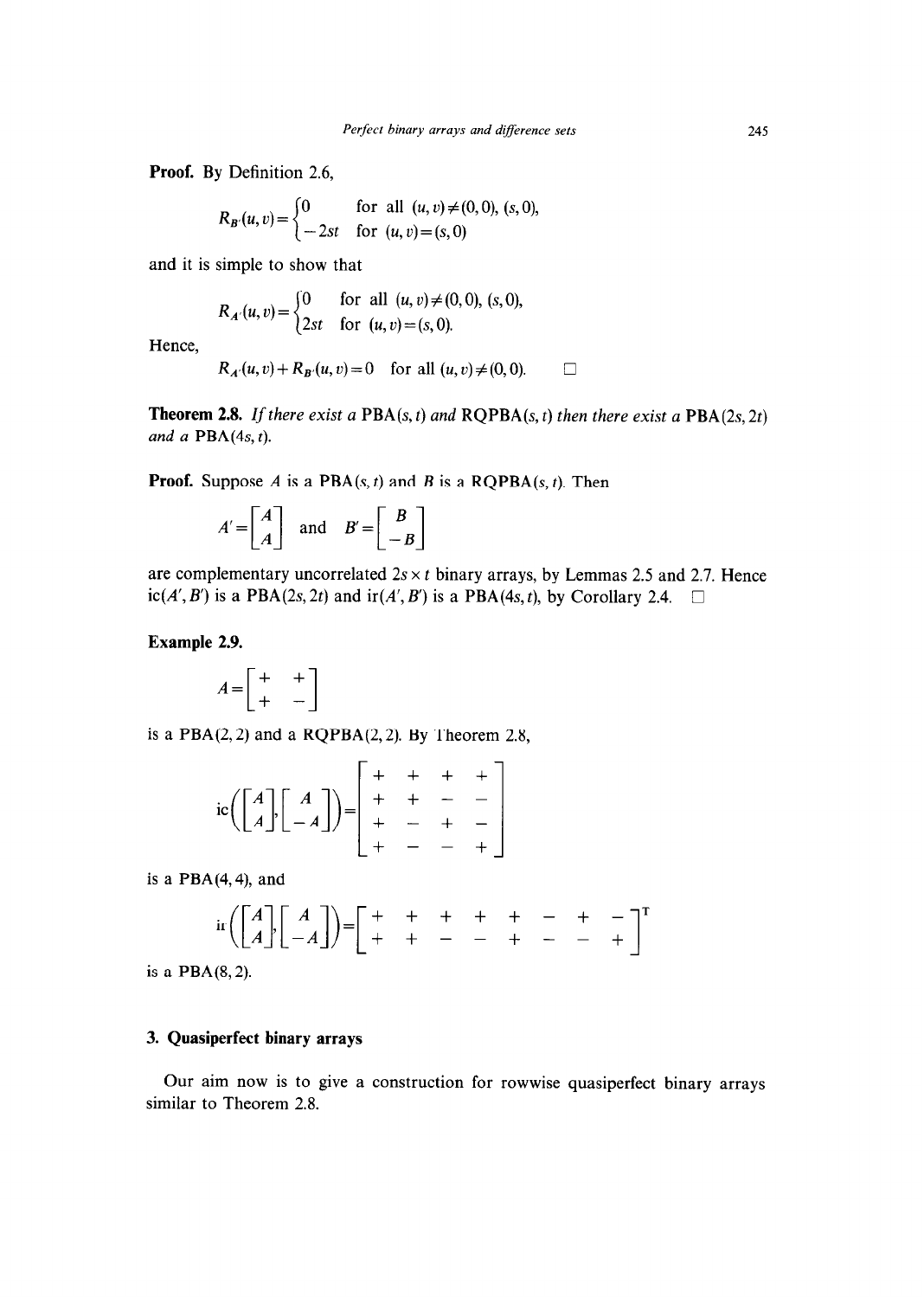**Definition 3.1.** Let A and B be  $s \times t$  binary arrays. Let

$$
A' = \begin{bmatrix} A \\ -A \end{bmatrix} \text{ and } B' = \begin{bmatrix} B \\ -B \end{bmatrix}.
$$

*A* and *B* are called *quasicomplementary* if

 $R_{A}(u, v) + R_{B}(u, v) = 0$  for all  $(u, v) \neq (0, 0), (s, 0),$ 

and *quasiuncorrelated* if *A' and B'* are uncorrelated.

**Theorem 3.2.** *Let A and B be s x t binary arrays. Let* 

$$
A' = \begin{bmatrix} A \\ -A \end{bmatrix} \quad and \quad B' = \begin{bmatrix} B \\ -B \end{bmatrix}.
$$

*Then*  $C =$  ic( $A$ ,  $B$ ) is a RQPBA(s, 2t) (resp.  $D =$  ir( $A$ ,  $B$ ) is a RQPBA(2s, t)) if and only if *A and B are quasicomplementary arrays such that* 

$$
R_{A'B'}(u, v) + R_{A'B'}(2s - u, t - v - 1) = 0 \quad \text{for all } u, v,
$$
  
(resp.  $R_{A'B'}(u, v) + R_{A'B'}(2s - u - 1, t - v) = 0 \text{ for all } u, v).$ 

**Proof.** This theorem follows by applying Lemma 2.1 to

$$
C' = \begin{bmatrix} C \\ -C \end{bmatrix} = ic(A', B')
$$
  
(resp.  $D' = \begin{bmatrix} D \\ -D \end{bmatrix} = ir(A', B')). \qquad \Box$ 

**Corollary 3.3.** Let A and B be  $s \times t$  binary arrays which are quasicomplementary and *quasiuncorrelated. Then*  $ic(A, B)$  *is a*  $RQPBA(s, 2t)$  *and*  $ir(A, B)$  *is a*  $RQPBA(2s, t)$ .

The following lemma shows how to construct quasiuncorrelated binary arrays.

**Lemma 3.4.** *Let A and B be s x t binary arrays. Then* 

 $[A \ A]$  and  $[B \ -B]$ 

*are quasiuncorrelated.* 

**Proof.** Apply Lemma 2.5(ii) to

$$
\begin{bmatrix} A \\ -A \end{bmatrix} \text{ and } \begin{bmatrix} B \\ -B \end{bmatrix}.\square
$$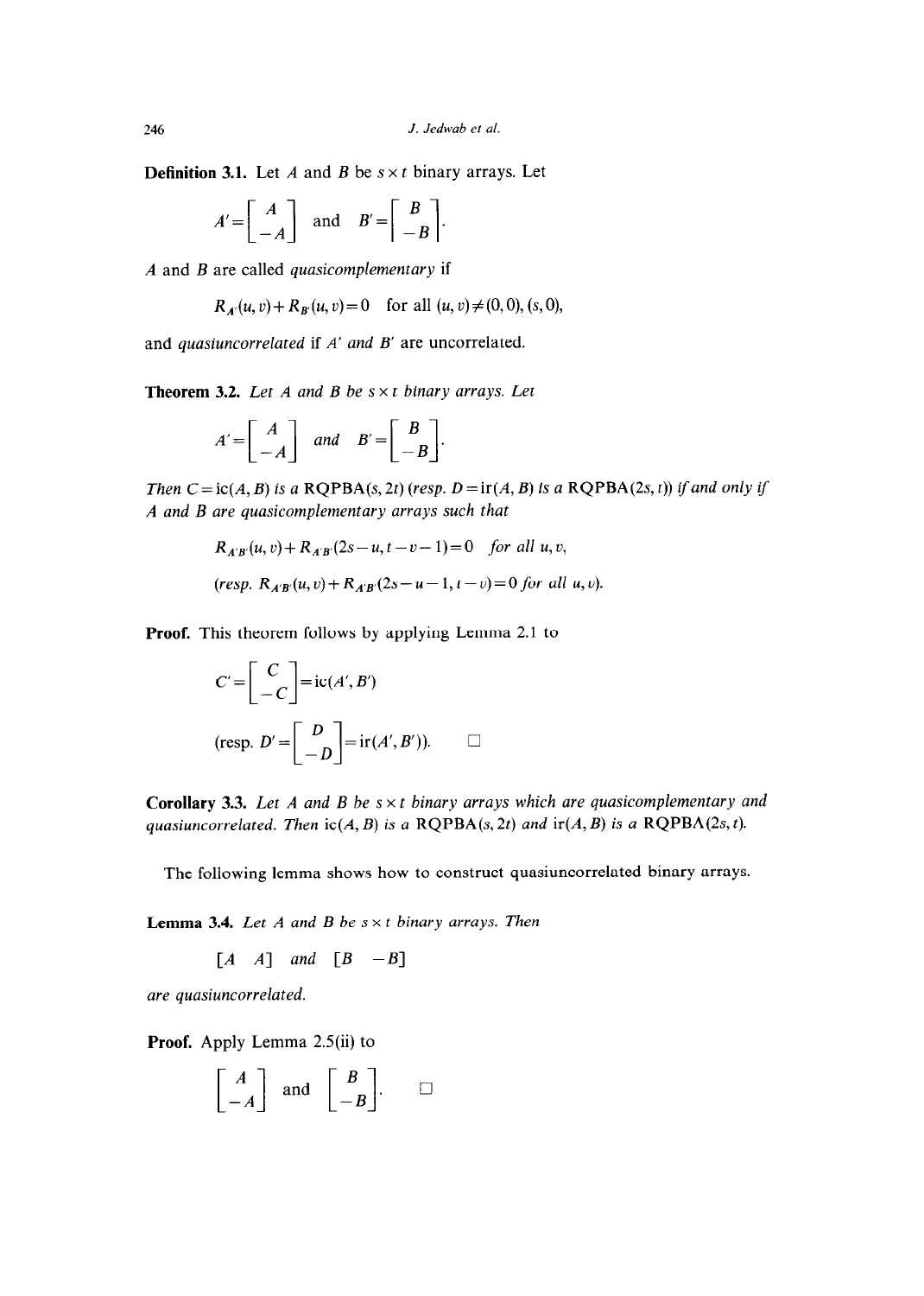**Definition 3.5.** Let C be an  $s \times t$  binary array. C is called *doubly quasiperfect* if

$$
C' = \begin{bmatrix} C & -C \\ -C & C \end{bmatrix}
$$
 has  $R_C(u, v) = 0$  for all  $(u, v) \neq (0, 0), (s, 0), (0, t), (s, t).$ 

We write  $DQPBA(s, t)$  for an  $s \times t$  doubly quasiperfect binary array.

Note that C is  $DQPBA(s, t)$  if and only  $C<sup>T</sup>$  is a  $DQPBA(t, s)$ . Note also that if  $B = (b_{ij})$  and  $C = (c_{ij})$  are related by  $b_{ij} = (-1)^i c_{ij}$  then for t odd, C is a DQPBA(s, t) if and only if  $B$  is a RQPBA $(s, t)$ .

The proof of the following lemma is similar to the proof of Lemma 2.7.

**Lemma 3.6.** Let B be a ROPBA(s, t) and C a DOPBA(s, t). Then [B B] and  $\begin{bmatrix} C & -C \end{bmatrix}$ *are quasicomplementary.* 

**Theorem 3.7. If** *there exist a* RQPBA(s, t) *and a* DQPBA(s, t) *then there exist a* RQPBA(2s, *2t) and a* RQPBA(s, *4t).* 

**Proof.** Suppose B is a RQPBA(s, t) and C is a DQPBA(s, t). Then  $B'' = [B \ B]$  and  $C'' = [C - C]$  are quasicomplementary quasiuncorrelated  $s \times 2t$  binary arrays, by Lemmas 3.4 and 3.6. Hence  $ir(B'', C'')$  is a RQPBA(2s, 2t) and  $ic(B'', C'')$  is a RQPBA(s, 4t), by Corollary 3.3.  $\Box$ 

**Example 3.8.** 

$$
B = \begin{bmatrix} + & + \\ + & - \end{bmatrix}
$$

is a RQPBA(2,2) and

$$
C = \begin{bmatrix} + & + \\ + & + \end{bmatrix}
$$

$$
C = \begin{bmatrix} + & + \\ + & + \end{bmatrix}
$$
  
is a DQPBA(2, 2). By Theorem 3.7,  
ir ([B B], [C -C]) = 
$$
\begin{bmatrix} + & + & + & + \\ + & + & - & - \\ + & - & + & - \\ + & + & - & - \end{bmatrix}
$$

is a  $RQPBA(4,4)$ , and

$$
ic([B \quad B],[C \quad -C]) = \begin{bmatrix} + & + & + & + & - & + & - \\ + & + & - & + & + & - & - & - \end{bmatrix}
$$

is a RQPBA(2,8).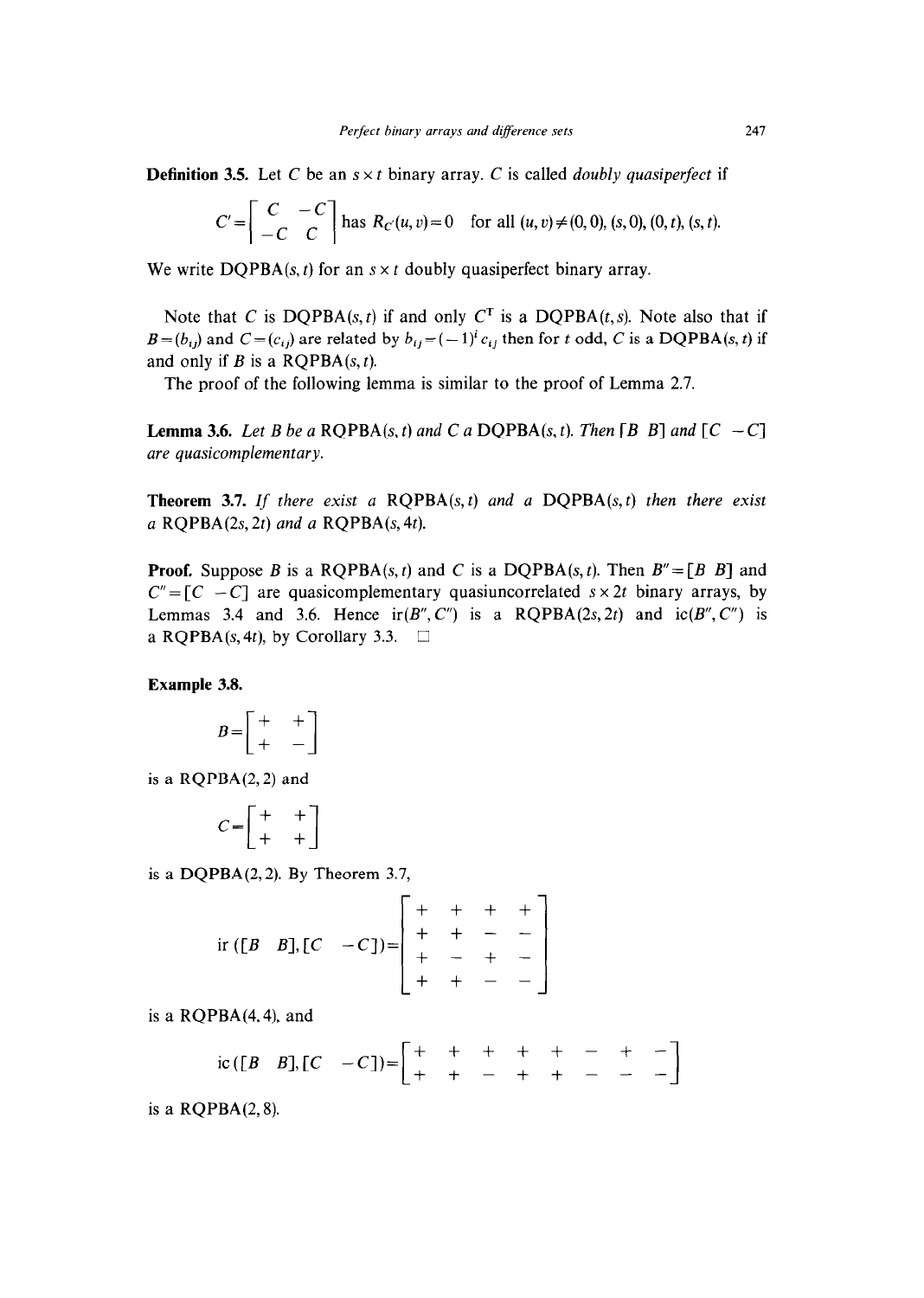## **4. Doubly quasiperfect binary arrays**

We now give conditions under which the existence of a rowwise quasiperfect binary array is equivalent to the existence of a doubly quasiperfect binary array. This will allow us to use perfect binary arrays and doubly quasiperfect binary arrays as the basic structures of a recursive construction.

**Definition 4.1.** Let  $A = (a_{ij})$  and  $B = (b_{ij})$  be  $s \times t$  binary arrays and let c be an integer. B is called the *c*-shear of A if  $ct \equiv 0 \pmod{s}$  and

 $b_{ij}=a_{i-cj,j}$  for all *i*, *j*.

Note that if B is the c-shear of A then A is the  $(-c)$ -shear of B.

**Lemma 4.2.** Let A be an  $s \times t$  binary array. If B is the c-shear of A then

 $R_B(u, v) = R_A(u - cv, v)$  for all u, v.

**Proof.** 

$$
R_B(u, v) = \sum_{i=0}^{s-1} \sum_{j=0}^{t-1} b_{ij} b_{i+u, j+v}
$$
  
= 
$$
\sum_{i=0}^{s-1} \sum_{j=0}^{t-1} a_{i-cj, j} a_{i+u-c((j+v) \text{ mod } t), j+v}
$$
  
= 
$$
\sum_{i=0}^{s-1} \sum_{j=0}^{t-1} a_{i-cj, j} a_{i+u-cj-cv, j+v}
$$

for all u, v, since  $ct \equiv 0 \pmod{s}$ . Replacing  $i - cj$  by *i*, for each fixed *j*, we obtain the result.  $\square$ 

**Corollary 4.3.** *Let A be a 2s*  $\times$  2t *binary array and let B be the c-shear of A. Then* 

 $R_A(u, v) = 0$  *for all*  $(u, v) \neq (0, 0)$ ,  $(s, 0)$ ,  $(0, t)$ ,  $(s, t)$ 

if and *only if* 

$$
R_B(u, v) = 0 \quad \text{for all } (u, v) \neq (0, 0), (s, 0), (0, t), (s, t).
$$

**Proof.** This corollary follows from Definition 4.1 and Lemma 4.2.  $\Box$ 

**Definition 4.4.** Let  $A$  be an  $s \times t$  binary array. Let

$$
B = \begin{bmatrix} A & A \\ -A & -A \end{bmatrix}
$$

and let  $B' = (b'_{ij})$  be the c-shear of *B*. Define an  $s \times t$  binary array  $A' = (a'_{ij})$  by  $a'_{ij} = b'_{ij}$  for all  $0 \le i \le s$ ,  $0 \le j \le t$ . A' is called the *c*-transform of *A*.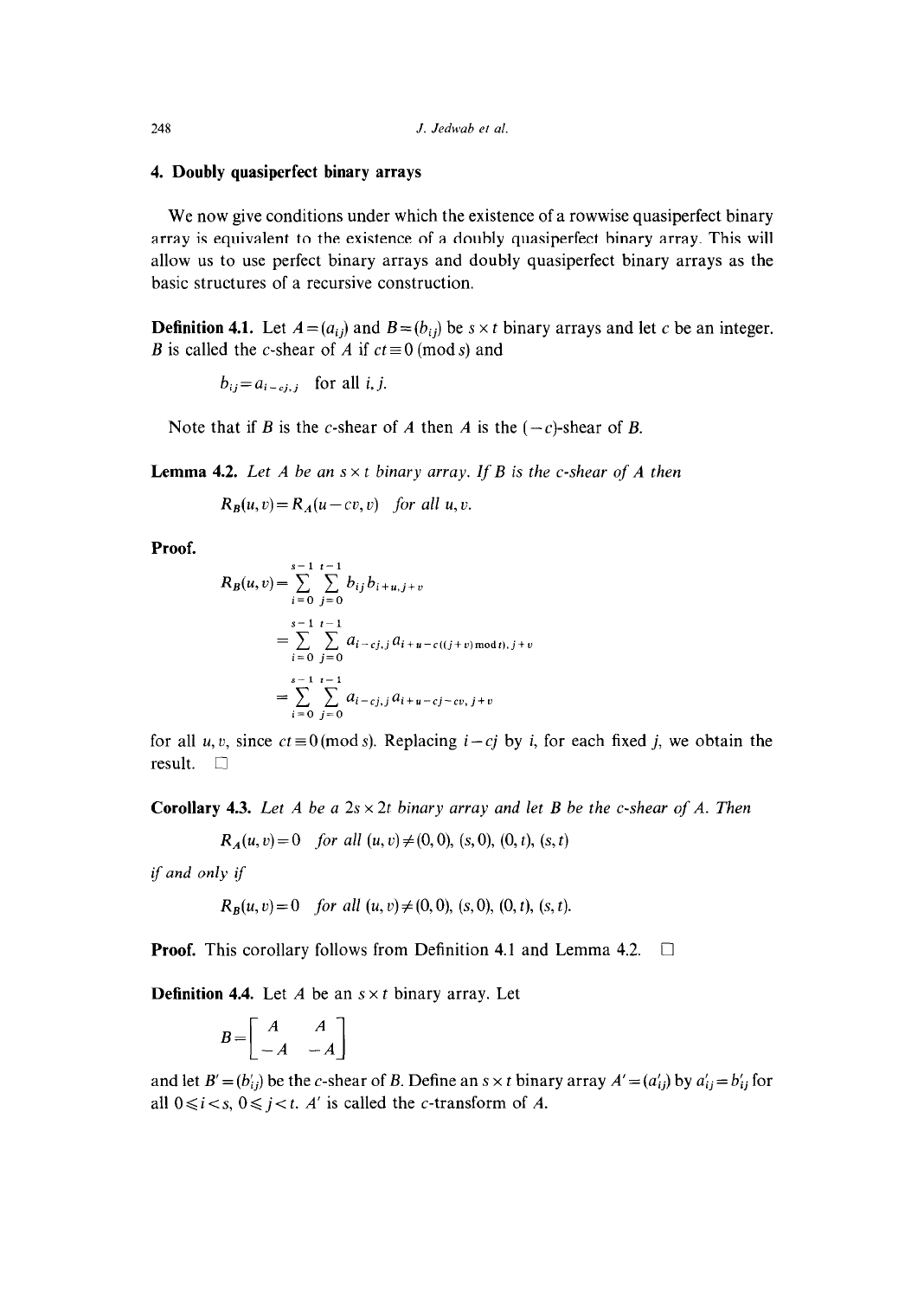**Theorem 4.5.** Let A be an  $s \times t$  binary array and let c satisfy  $ct \equiv s \pmod{2s}$ . Then A is *rowwise quasiperfect if and only if the c-transform of A is doubly quasiperfect.* 

**Proof.** Let

$$
B = \begin{bmatrix} A & A \\ -A & -A \end{bmatrix}
$$

and let B' be the c-shear of *B.* From the given form for *B,* 

$$
b_{ij} = b_{i,j+t} = -b_{i+s,j} = -b_{i+s,j+t}
$$

for all  $0 \le i \le s$ ,  $0 \le i \le t$ . By Definition 4.1 this implies that

$$
b'_{i+cj,j} = b'_{i+cj+cj,j+i} = -b'_{i+s+cj,j} = -b'_{i+s+cj+cj,i+j}
$$

for all  $0 \le i \le s$ ,  $0 \le i \le t$ . Hence, using  $ct \equiv s \pmod{2s}$ ,

 $b'_{ii}=-b'_{i,i+t}=-b'_{i+s,i}=b'_{i+s,i+t}$ 

for all  $0 \le i \le s$ ,  $0 \le j \le t$ . Therefore,

$$
B'=\left[\begin{array}{cc}A' & -A'\\ -A' & A'\end{array}\right],
$$

where *A'* is the *c*-transform of *A*. By Corollary 4.3, *A* is rowwise quasiperfect if and only if  $A'$  is doubly quasiperfect.  $\Box$ 

We have now established conditions under which rowwise quasiperfect and doubly quasiperfect binary arrays are equivalent.

**Corollary 4.6.** If  $t/gcd(s, t)$  is odd then there exists a  $RQPBA(s, t)$  if and only if there *exists a* DQPBA(s, t).

**Proof.** We note that  $ct \equiv s \pmod{2s}$  if and only if  $t/gcd(s, t)$  is odd and c is an odd multiple of  $s/gcd(s, t)$ . The result follows from Theorem 4.5.  $\Box$ 

Suppose  $t/gcd(s, t)$  is odd and *A* is a ROPBA $(s, t)$ . The above proof gives a procedure for obtaining a DQPBA(s, t) *A'.* Put

$$
B=\begin{bmatrix} A & A \\ -A & -A \end{bmatrix} \text{ and } c=s/\text{gcd}(s,t).
$$

Form *B'*, the *c*-shear of *B*, by cycling column *j* of *B* by *cj* places for  $j = 0, \ldots, 2t - 1$ . Then the first s rows and t columns of *B'* are *A',* the c-transform of *A.* 

**Example 4.7.** Let  $s = t = 4$ , so  $t/gcd(s, t) = s/gcd(s, t) = 1$ . Let *A* be the RQPBA(4, 4) constructed in Example 3.8. Since  $s/gcd(s, t) = 1$ , we cycle column j of the corresponding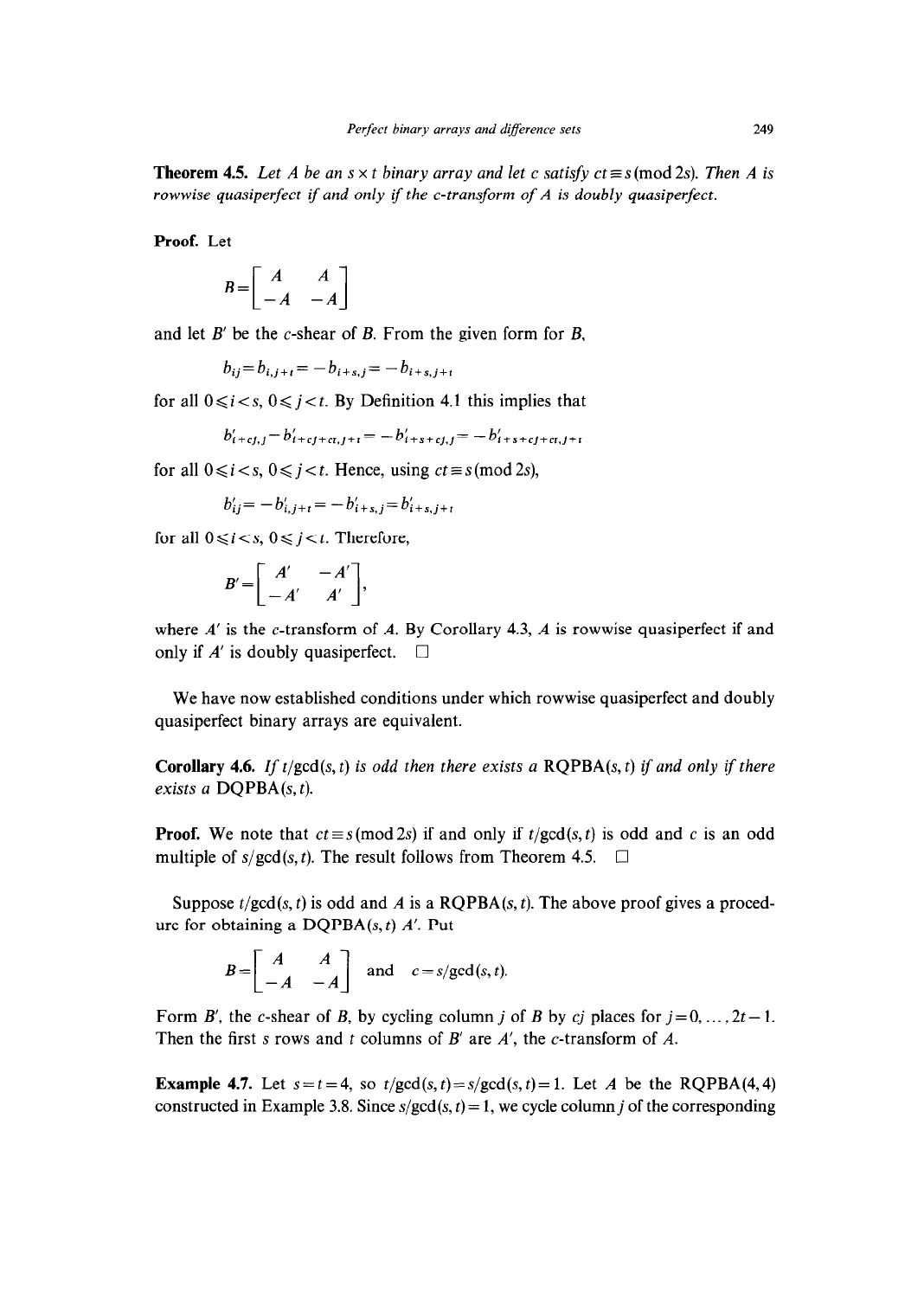$\ddot{\phantom{a}}$ 

*B* by j places to obtain

Then

$$
A' = \begin{bmatrix} + & - & - & + \\ + & + & + & + \\ + & + & + & + \\ + & - & - & + \end{bmatrix}
$$

is a  $DQPBA(4,4)$ .

# **5. Infinite families of perfect binary arrays**

The relationship between rowwise quasiperfect and doubly quasiperfect binary arrays described in Corollary 4.6 allows us to restate Theorems 2.8 and 3.7 as follows.

**Theorem 5.1. If** *there exist a* PBA(s, t) *and a* DQPBA(s, t) *then there exist a* PBA(2s, *2t) and a* DQPBA(2s, *2t). Zft/gcd(s, t) is odd, there also exist a* PBA(4s, t) *and*  a RQPBA(s, *4t).* 

**Corollary 5.2.** If there exist a PBA(s, t) and a DQPBA(s, t) then there exist a PBA( $2^{\nu}s$ ,  $2^{\nu}t$ ) and a DQPBA( $2^{\nu}s$ ,  $2^{\nu}t$ ) for each  $y \ge 0$ . If t/gcd( $s$ , t) is odd, there also *exist a* PBA( $2^{y+2}$ *s*,  $2^{y}$ *t*) *and a* RQPBA( $2^{y}$ *s*,  $2^{y+2}$ *t*) *for each*  $y \ge 0$ .

**Corollary 5.3.** *There exist the following infinite famililes of two-dimensional perfectionbinary arrays:* 

$$
PBA(2^{y}, 2^{y}), \quad PBA(2^{y+1}, 2^{y-1}), \quad PBA(2^{y}, 3, 2^{y}, 3),
$$

$$
PBA(2^{y+1}, 3, 2^{y-1}, 3) \qquad (y \ge 1).
$$

*250*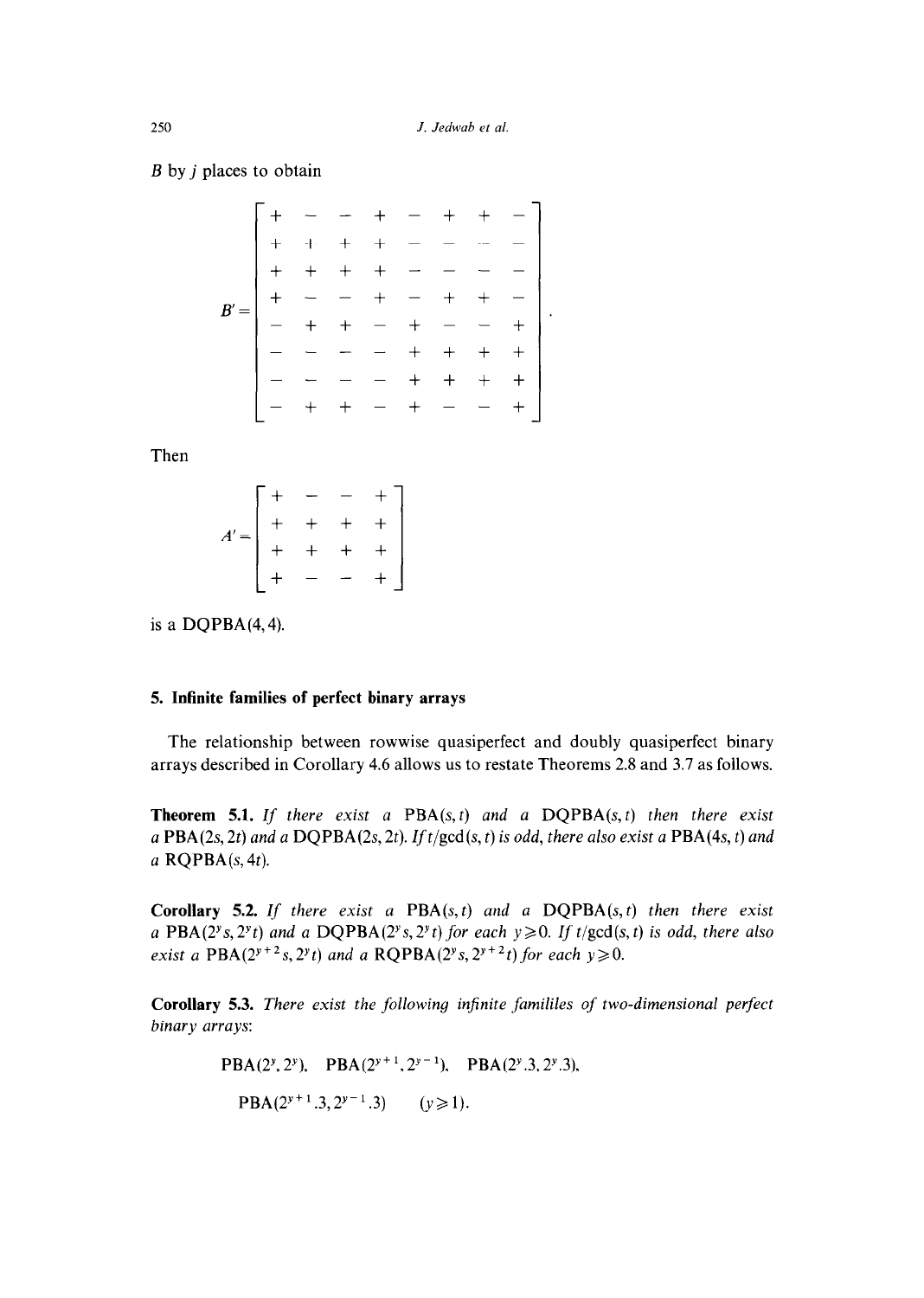*There exist the following infinite families of doubly quasiperfect and rowwise quasiperfect binary arrays:* 

DQPBA(2", 2") DQPBA(2y.3, 2y.3), RQPBA(2Y- ', 2"+ '), RQPBA(2y-'.3,2Y+'.3) *(Y 2 1).* 

**Proof.** There exist a  $PBA(1,1)$  and a  $DQPBA(1,1)$ , and a  $PBA(6,6)$  and a DQPBA(6,6) [16]. The existence of the above eight families follows by putting  $s = t = 1$  and  $s = t = 6$  in Corollary 5.2, with the exception of a PBA(12,3) and a ROPBA(3,12) (represented by the case  $y=1$  of the fourth and eighth families). A PBA(12,3) is given in [9] and therefore, by the remark preceding Lemma 2.7, there exists a RQPBA $(3, 12)$ .  $\Box$ 

As shown by Jedwab and Mitchell [17], we can also use Theorem 3.7 and Corollary 4.6 to prove the following.

**Theorem 5.4.** If there exists a DOPBA(2t, t) then for each  $v \ge 0$  there exist *a* **DQPBA**( $2^{y+1}t$ ,  $2^{y}t$ ), *a* **RQPBA**( $2^{y+1}t$ ,  $2^{y+2}t$ ), *and a* **RQPBA**( $2^{y+1}t$ ,  $2^{y+4}t$ ).

**Corollary 5.5.** *There exist the following injinite families of doubly quasiperfect and rowwise quasiperfect binary arrays:* 

DOPBA(2y, 2y<sup>-1</sup>), ROPBA(2y, 2y+1), ROPBA(2y, 2y+3) ( $v \ge 1$ ).

# **6. Symmetry properties**

If we recursively apply the construction methods of Theorems 2.8 and 3.7 and Corollary 4.6, beginning with the trivial array  $[+]$ , we can obtain a family of perfect, rowwise quasiperfect and doubly quasiperfect binary arrays of size  $2^y \times 2^y$  ( $y \ge 1$ ) with special structure.

**Theorem 6.1.** *Let t* = 2<sup>*y*</sup>, where *y*  $\geq$  0. *There exist arrays A* = ( $a_{ij}$ ), *B* = ( $b_{ij}$ ) and *C* = ( $c_{ij}$ ), *which are, respectively, a PBA(t, t), a RQPBA(t, t) and a DQPBA(t, t), for which the following properties hold for all*  $0 \le i, j < t$ :

- (i)  $a_{ij} = a_{i-j} t_{j}$
- (ii)  $b_{0i} = b_{0,i-i-1}, b_{ij} = -b_{t-i,t-i-1} (i \neq 0), b_{ij} = b_{t-i,j} (i \neq 0),$  $\begin{pmatrix} 0 & 0 \\ 0 & 1 \end{pmatrix}$   $c_{ij} = c_{i,t-j-1}, c_{ij} = c_{t-i}$

**Proof.** We use induction on y. The case  $y=0$  is given trivially by  $A=B=C=\lfloor + \rfloor$ . Assume that arrays *A, B, C* with the desired properties exist for some  $y \ge 0$  and that

$$
D' = (d'_{ij}) = \begin{bmatrix} C & -C \\ -C & C \end{bmatrix}
$$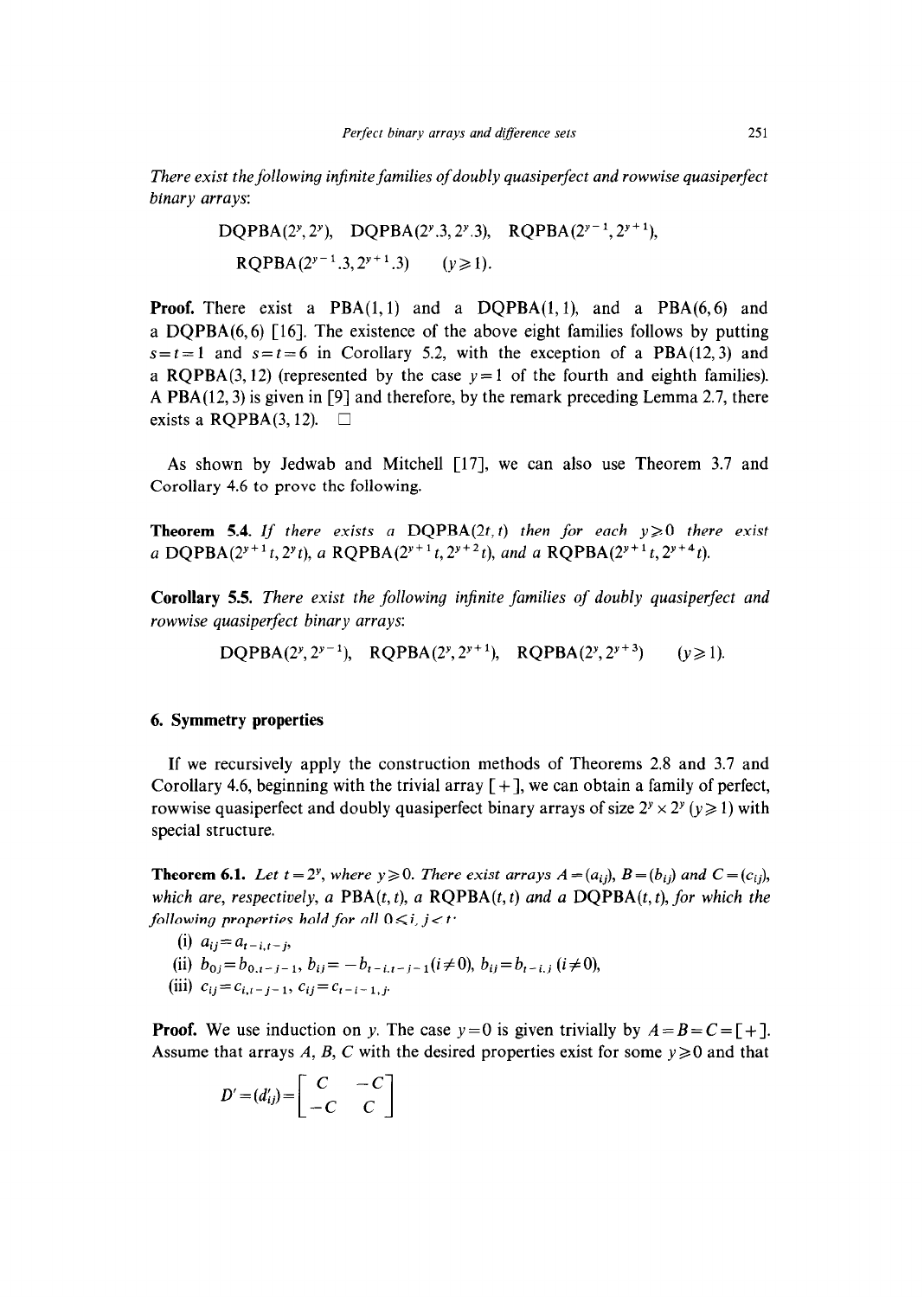is the l-shear of

$$
D = (d_{ij}) = \begin{bmatrix} B & B \\ -B & -B \end{bmatrix}
$$

From the proof of Theorems 2.8 and 3.7

$$
A' = (a'_{ij}) = ic \left( \begin{bmatrix} A \\ A \end{bmatrix}, \begin{bmatrix} B \\ -B \end{bmatrix} \right)
$$

is a PBA(2t, 2t) and  $B' = (b'_{ij}) = \text{ir}([B \ B], [C \ -C])$  is a RQPBA(2t, 2t). From the proof of Corollary 4.6,  $C' = (c'_{ij})$  is a DQPBA(2t, 2t), where

$$
E' = (e'_{ij}) = \begin{bmatrix} C' & -C' \\ -C' & C' \end{bmatrix}
$$

is the l-shear of

$$
E = (e_{ij}) = \begin{bmatrix} B' & B' \\ -B' & -B' \end{bmatrix}.
$$

Property (i) for *A'* and property (ii) for *B'* follow easily from the inductive hypothesis.

We now prove the first part of property (iii) for C'. By definition of *E' we* must show that for all  $0 \le i < 4t$ ,  $0 \le i < 2t$ ,

 $e'_{ij} = -e'_{i,4t-j-1}.$ 

Now by Definition 4.1,  $e'_{ij}=e_{i-j,j}$  and so this is equivalent to

 $e_{i-j,j}=-e_{i+j+1,4t-j-1}.$ 

Replacing  $i-j$  by 2*i* and then by  $2i+1$ , we require that for all  $0 \le i, j < 2t$ ,

$$
e_{2i,j} = -e_{2i+2j+1,4i-j-1}
$$
 and  $e_{2i+1,j} = -e_{2i+2j+2,4i-j-1}$ 

But by construction of B',  $E = ir([D \ D], [D' \ D'])$  and so this is equivalent to

 $d_{ij} = -d'_{i+j,2t-j-1}$  and  $d'_{ij} = -d_{i+j+1,2t-j-1}$ .

Both of these hold provided  $d'_{ij} = -d'_{i,2i-j-1}$  for all  $0 \le i, j < 2i$ , since  $d_{ij} = d'_{i+j,j}$  by Definition 4.1. By definition of *D',* this relation is given by (iii). A similar argument gives the second part of property (iii) for  $C'$ .  $\Box$ 

## 7. **Comments**

The parameter set  $\{s, t\}$  of every PBA(s, t) and DQPBA(s, t), and the parameter set  $(s, t)$  of every  $RQPBA(s, t)$ , known to the authors, belongs to one of the infinite families constructed in Corollaries 5.3 and 5.5. When st is a power of 2 the only possible values of  $\{s, t\}$  for a PBA(s, t) are those of the first two families of Corollary 5.3 [19, 23]. To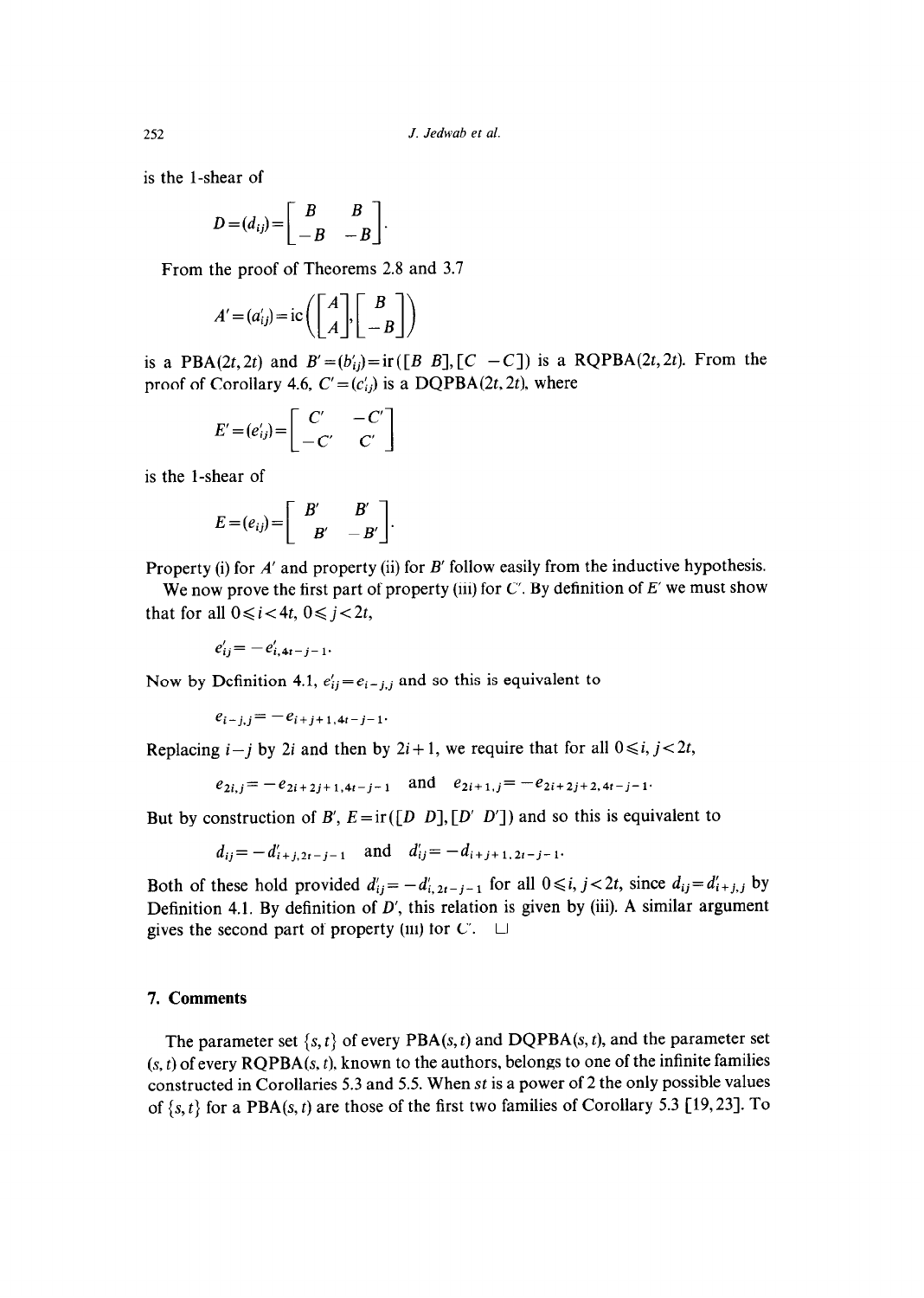the authors' knowledge the smallest value of st for which the existence of  $\text{PBA}(s, t)$ is undecided, using the nonexistence theorems of Turyn  $[23]$ , Lander  $[19]$  and McFarland [21], occurs at  $\{s, t\} = \{18, 18\}$  and  $\{9, 36\}$ .

The family of perfect binary arrays A constructed in Theorem 6.1 corresponds to a family of Menon difference sets in  $\mathbb{Z}_{2y} \times \mathbb{Z}_{2y}$  ( $y \ge 1$ ), each of which is fixed by the multiplier  $-1$ . Such a family was previously obtained by Dillon [12]. However, the rotational and reflective symmetry properties of the rowwise quasiperfect and doubly quasiperfect binary arrays  $B$  and  $C$  constructed in Theorem 6.1 have not previously been noted. The arrays C are particularly interesting in this respect, having reflective symmetry about both a horizontal and vertical axis.

The construction methods presented here have recently been generalised in several ways: to perfect binary arrays in any number of dimensions, to perfect arrays with any integer elements, and to Menon difference sets in nonabelian groups. In a different notation, the constructions of Theorems 2.8 and 3.7 can be unified.

Using the definition of relative difference set given in [13] and arguments similar to those used by Chan et al. [9], it can be shown that a nontrivial  $RQPBA(s, t)$  is equivalent to a relative difference set in  $\mathbb{Z}_{2s} \times \mathbb{Z}_t$  relative to  $\langle (s, 0) \rangle$  and a nontrivial **DQPBA** (s, t) is equivalent to a relative difference set in  $\mathbb{Z}_{2s} \times \mathbb{Z}_{2t}/\langle s,t \rangle$  relative to  $\langle (s, 0), (0, t) \rangle / \langle (s, t) \rangle$ , the parameters in both cases being (st, 2, st, st/2).

#### **Acknowledgment**

This work was carried out while the first author was studying for a Mathematics Ph.D. at Royal Holloway and Bedford New College, University of London. The authors thank Sheelagh Lloyd and Miranda Mowbray of HP Labs Bristol, and the referees, for their helpful comments on the manuscript.

#### **References**

- [l] K.T. Arasu and J. Reis, On abelian groups of order 64 that have difference sets, Tech. Report 1987.10, Wright State Univ., 1987.
- [2] L.D. Baumert, Cyclic Difference Sets, Lecture Notes in Mathematics, Vol. 182 (Springer, New York, 1971).
- [3] T. Beth, D. Jungnickel and H. Lenz, Design Theory (Cambridge Univ. Press, Cambridge, 1986).
- [4] L. Bömer and M. Antweiler, Perfect binary arrays with 36 elements, Electron. Lett. 23 (1987) 730-732.
- [5] L. Bömer and M. Antweiler, Two-dimensional perfect binary arrays with 64 elements, IEEE Trans. Inform. Theory 36 (1990) 411-414.
- [6] D. Calabro and J.K. Wolf, On the synthesis of two-dimensional arrays with desirable correlation properties, Inform. Control 11 (1968) 537-560.
- [7] W.-K. Chan and M.-K. Siu, Authors' correction to 'Summary of perfect  $s \times t$  arrays,  $1 \le s \le t \le 100$ ', Electron. Lett. 27 (1991) 1112.
- [8] W.-K. Chan and M.-K. Siu, Summary of perfect  $s \times t$  arrays,  $1 \le s \le t \le 100$ , Electron. Lett. 27 (1991) 709-710.